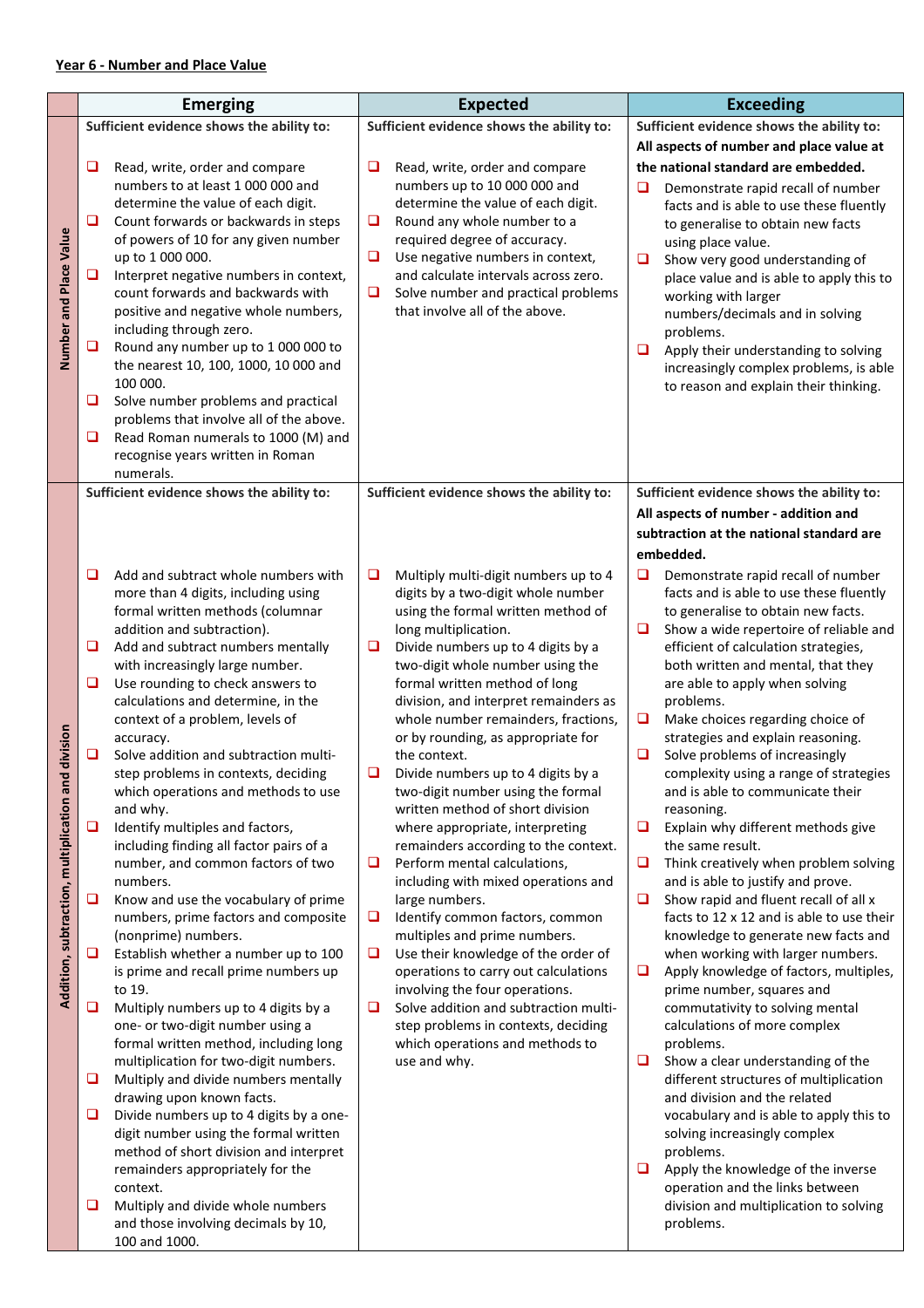| Fractions            | ⊔<br>❏<br>O.<br>❏<br>□<br>❏<br>❏<br>❏ | Sufficient evidence shows the ability to:<br>Compare and order fractions whose<br>denominators are all multiples of the<br>same number.<br>Identify, name and write equivalent<br>fractions of a given fraction,<br>represented visually, including tenths<br>and hundredths recognise mixed<br>numbers and improper fractions and<br>convert from one form to the other<br>and write mathematical statements > 1<br>as a mixed number [for example:<br>$2/5 + 4/5 = 6/5 = 11/5$ .<br>Add and subtract fractions with the<br>same denominator and denominators<br>that are multiples of the same number.<br>Multiply proper fractions and mixed<br>numbers by whole numbers,<br>supported by materials and diagrams.<br>Read and write decimal numbers as<br>fractions [for example, $0.71 = 10071$ ].<br>Recognise and use thousandths and<br>relate them to tenths, hundredths and<br>decimal equivalents.<br>Round decimals with two decimal<br>places to the nearest whole number<br>and to one decimal place.<br>Read, write, order and compare<br>numbers with up to three decimal<br>places. | ❏<br>❏<br>$\Box$<br>$\Box$<br>$\Box$<br>$\Box$<br>$\Box$<br>$\Box$<br>□ | Sufficient evidence shows the ability to:<br>Use common factors to simplify<br>fractions; use common multiples to<br>express fractions in the same<br>denomination.<br>Compare and order fractions,<br>including fractions $> 1$ .<br>Add and subtract fractions with<br>different denominators and mixed<br>numbers, using the concept of<br>equivalent fractions.<br>Multiply simple pairs of proper<br>fractions, writing the answer in its<br>simplest form [e.g. $1/2 \times 1/2 = 1/8$ ].<br>Divide proper fractions by whole<br>numbers [e.g. $1/3 \div 2 = 1/6$ ].<br>Associate a fraction with division and<br>calculate decimal fraction<br>equivalents [for example, 0.375] for<br>a simple fraction [for example, 3/8].<br>Identify the value of each digit in<br>numbers given to three decimal<br>places and multiply and divide<br>numbers by 10, 100 and 1000 giving<br>answers up to three decimal places.<br>Multiply one-digit numbers with up<br>to two decimal places by whole<br>numbers.<br>Use written division methods in<br>cases where the answer has up to | u<br>$\Box$<br>❏<br>$\Box$ | Sufficient evidence shows the ability to:<br>All aspects of number – fractions at the<br>national standard are embedded<br>Apply knowledge of fractions to<br>problems involving measures and<br>shapes.<br>Use their knowledge of decimals in<br>problem involving measure to work<br>with increased accuracy.<br>Demonstrate a very good<br>understanding of the connections<br>between fractions decimals and<br>percentages and is able to use their<br>knowledge to translate between the<br>three.<br>Apply their knowledge of fractions,<br>decimals and percentages to<br>problems of increasing complexity<br>and to explain their reasoning and<br>thinking. |
|----------------------|---------------------------------------|-----------------------------------------------------------------------------------------------------------------------------------------------------------------------------------------------------------------------------------------------------------------------------------------------------------------------------------------------------------------------------------------------------------------------------------------------------------------------------------------------------------------------------------------------------------------------------------------------------------------------------------------------------------------------------------------------------------------------------------------------------------------------------------------------------------------------------------------------------------------------------------------------------------------------------------------------------------------------------------------------------------------------------------------------------------------------------------------------------|-------------------------------------------------------------------------|----------------------------------------------------------------------------------------------------------------------------------------------------------------------------------------------------------------------------------------------------------------------------------------------------------------------------------------------------------------------------------------------------------------------------------------------------------------------------------------------------------------------------------------------------------------------------------------------------------------------------------------------------------------------------------------------------------------------------------------------------------------------------------------------------------------------------------------------------------------------------------------------------------------------------------------------------------------------------------------------------------------------------------------------------------------------------------------|----------------------------|------------------------------------------------------------------------------------------------------------------------------------------------------------------------------------------------------------------------------------------------------------------------------------------------------------------------------------------------------------------------------------------------------------------------------------------------------------------------------------------------------------------------------------------------------------------------------------------------------------------------------------------------------------------------|
| Ratio and proportion | ❏<br>$\Box$<br>⊔                      | Solve problems involving number up to<br>three decimal places.<br>Recognise the per cent symbol (%) and<br>understand that per cent relates to<br>'number of parts per hundred', and<br>write percentages as a fraction with<br>denominator 100, and as a decimal.<br>Solve problems which require knowing<br>percentage and decimal equivalents of<br>1/2, 1/4, 1/5, 2/5, 4/5 and those<br>fractions with a denominator of a<br>multiple of 10 or 25.                                                                                                                                                                                                                                                                                                                                                                                                                                                                                                                                                                                                                                              | ❏<br>u<br>$\Box$<br>$\Box$<br>⊔<br>□                                    | two decimal places.<br>Solve problems which require<br>answers to be rounded to specified<br>degrees of accuracy.<br>Recall and use equivalences between<br>simple fractions, decimals and<br>percentages, including in different<br>contexts.<br>Solve problems involving the relative<br>sizes of two quantities where missing<br>values can be found by using integer<br>multiplication and division facts.<br>Solve problems involving the<br>calculation of percentages [for<br>example, of measures, and such as<br>15% of 360] and the use of<br>percentages for comparison.<br>Solve problems involving similar<br>shapes where the scale factor is<br>known or can be found.<br>Solve problems involving unequal<br>sharing and grouping using<br>knowledge of fractions and<br>multiples.                                                                                                                                                                                                                                                                                    | $\Box$<br>□                | Demonstrate a very good<br>understanding of the connections<br>between fractions, decimals and<br>percentages, ratio and proportion and<br>is able to use their knowledge to<br>translate between the three.<br>Apply their knowledge of ratio and<br>proportion to problems of increasing<br>complexity and to explain their<br>reasoning and thinking.                                                                                                                                                                                                                                                                                                               |